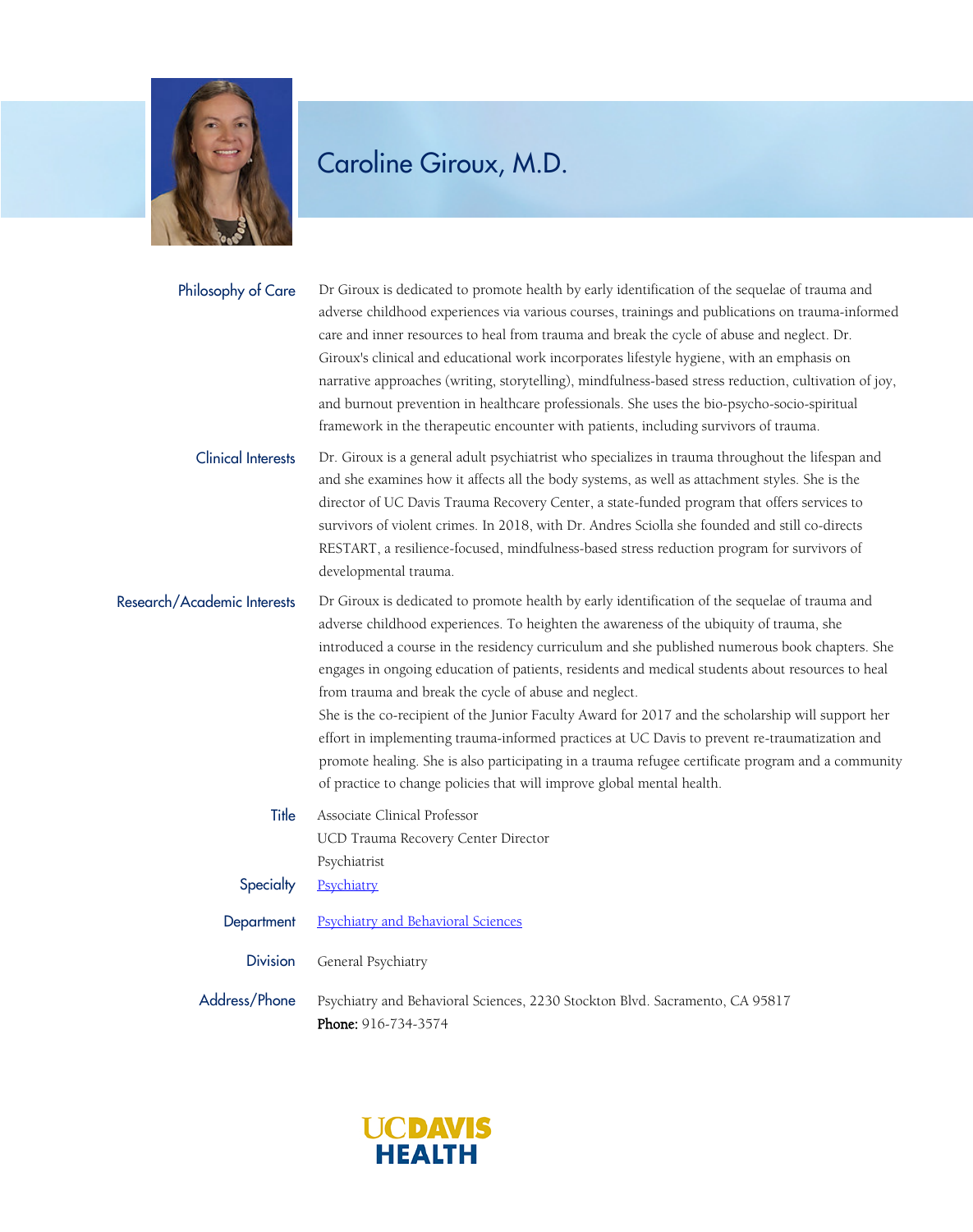

| <b>Additional Phone</b>           | Clinic Phone: 916-734-3574                                                                                                  |
|-----------------------------------|-----------------------------------------------------------------------------------------------------------------------------|
|                                   | Clinic Phone: 916-734-6661                                                                                                  |
|                                   | Clinic Fax: 916-734-0849                                                                                                    |
|                                   | Physician Referrals: 800-4-UCDAVIS (800-482-3284)                                                                           |
| Languages                         | French                                                                                                                      |
| Education                         | M.D., University of Montreal, Montreal, Qubec, Canada 2000                                                                  |
|                                   | Post-doctorate Psychiatry, University of Montreal, Montreal, Qubec, Canada 2006                                             |
|                                   | B.Sc., Laval University, Ste-Foy, Qubec, Canada 1996                                                                        |
| <b>Internships</b>                | Psychiatry, Hospital Notre-Dame, Hospital St-Luc, Montreal, Qubec, Canada 2002-2003                                         |
| Residency                         | Psychiatry, University of Montreal, Montreal, Qubec, Canada 2001-2006                                                       |
| <b>Board Certifications</b>       | Harvard Medical School, Global Mental Health: Refugee Trauma                                                                |
|                                   | Royal College of Physicians and Surgeons of Canada - Psychiatry                                                             |
| <b>Professional Memberships</b>   | Harvard Program in Refugee Trauma Global Mental Health Alumni                                                               |
|                                   | Royal College of Physicians and Surgeons of Canada (Fellow)                                                                 |
|                                   | Sierra Sacramento Valley Medicine Society                                                                                   |
| <b>Honors and Awards</b>          | Back-to-school-night Award: Out of the Box, UC Davis (November 2), 2018                                                     |
|                                   | Junior faculty Award, UC Davis Medical Center, 2017                                                                         |
|                                   | Outstanding Faculty Award, UC Davis Medical Center, 2017                                                                    |
|                                   | Back-to-school-night Award: Floor exercise (most likely to bend over backwards for a patient),                              |
|                                   | UC Davis Medical Center, 2016                                                                                               |
|                                   | Prize Drapeau for best presentation, University of Montreal, 2005                                                           |
| <b>Select Recent Publications</b> | Giroux C. A Portable Workshop: embedding Storytelling in Psychiatry. J Psychiatry Reform. 2020                              |
|                                   | Sep 3; 8(8). https://journalofpsychiatryreform.com/2020/09/03/a-portable-workshop-embedding-<br>storytelling-in-psychiatry/ |
|                                   |                                                                                                                             |

Giroux C., Shimoyama S. Alexander D. Physicians with children: Nurturing humanism and returning joy to medicine. In: Hategan A., Saperson K., Harms S., Waters H. (eds) Humanism and Resilience in Residency Training. Springer, Cham. 2020 Jun 25:123-157. doi:10.1007/978-3-030- 45627-6\_4.

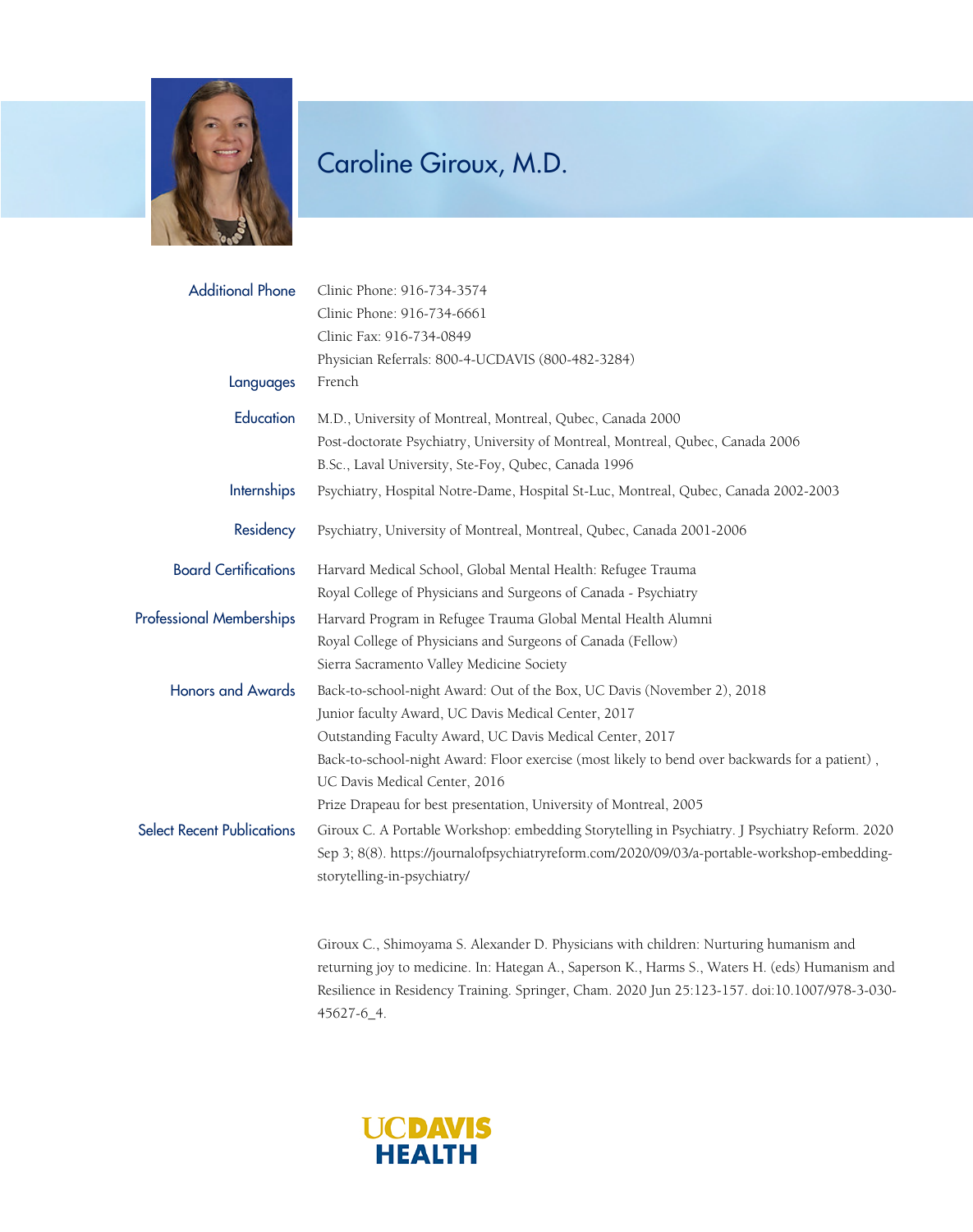

Giroux C. Letter to a Young Psychiatrist. J Psychiatry Reform. 2020 Jun 23;8(4). https: //journalofpsychiatryreform.com/2020/06/23/letter-to-a-young-psychiatrist/

Giroux C. Peer Support Group as Collective Care. J Psychiatry Reform. 2020 Apr 15;8(2). https: //journalofpsychiatryreform.com/2020/04/15/peer-support-group-as-collective-care/

Giroux C, Bourne C. Group Psychotherapy using Video Conferencing for Survivors of Trauma during a Pandemic. J Psychiatry Reform. 2020 Mar 23;7(4). https://journalofpsychiatryreform. com/2020/03/23/group-psychotherapy-using-video-conferencing-for-survivors-of-trauma-duringa-pandemic/

Giroux C, Hategan A, Lynm S, Eppel A. While You're Social Distancing: The Role of Psychiatrists During Pandemics. J Psychiatry Reform. 2020 Mar 19;7(4). https://journalofpsychiatryreform. com/2020/03/19/while-youre-social-distancing-the-role-of-psychiatrists-during-pandemics/

Giroux C, Hategan A, Bourne C. Reproductive rights on the path of liberation: from deconstructing the concept of control in our society to emphasizing pro-attachment attitudes. J Public Health. 2020 Feb 6:fdaa017. doi:10.1093/pubmed/fdaa017.

Giroux C, Hategan A, Eppel A. Wellness Calendar for the Busy Physician: How to "Survive" the Holiday Blues. J Psychiatry Reform. 2019 Dec 19;6(6). https://journalofpsychiatryreform. com/2019/12/19/wellness-calendar-for-the-busy-physician-how-to-survive-the-holiday-blues/

Giroux C. Joy as Medicine. J Psychiatry Reform. 2019 Oct;6(4). https://journalofpsychiatryreform. com/2019/10/29/joy-as-medicine/

Giroux C, Sciolla AF. Trauma- and Stressor-related Disorders in Late Life. In: Hategan A, Bourgeois JA, Hirsch C, Giroux C. Textbook of Geriatric Psychiatry: Case Studies. Springer, 2018.